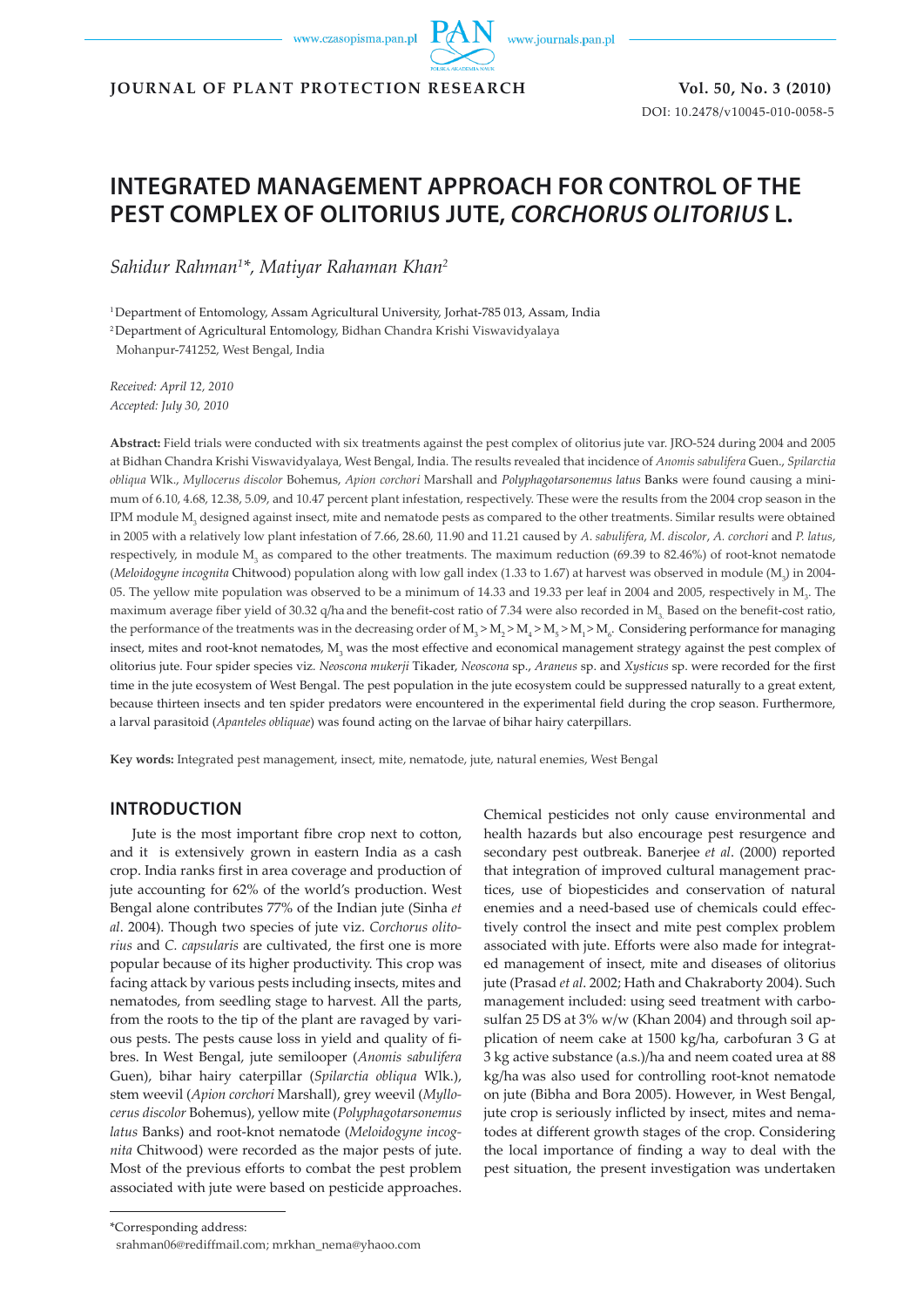www.czasopisma.pan.pl

*Integrated pests management in jute 341*

www.journals.pan.pl

PA

to manage the combined problem of insect, mite and nematode of olitorius jute in a holistic manner.

### **MATERIALS AND METHODS**

The experiment was conducted during pre-*kharif* to *kharif* seasons (April to August), 2004 and 2005 at Block 'C' farm of Bidhan Chandra Krishi Viswavidyalaya, West Bengal (22°56' N latitude and 88°22' E longitudes, elevation of 9.75 m above the mean sea level) with six treatment modules. Each module consisted of several operations, except the control. The soil was sandy loam and slightly acidic (pH 6.6). The weather parameters were recorded during the experimental period (temperature: 22.8–38.8°C; RH: 43.6–98.6%; total rainfall: 744 mm in 2004 and temperature: 22.6–39.9°C; RH: 47.0–98.0%; total rainfall: 634.7 mm in 2005). The experiment was laid out in a randomized block design with four replications. Each plot was 5 m x 4 m in size. The most popular olitorius jute var. JRO-524 was grown, as recommended on the package for the Gangetic new alluvial zone. The seeds were sown at 5 kg/ha in a row spacing of 25 cm and final plant to plant distance was maintained at 5–7 cm apart after thinning. Details of the treatment modules were as follows:

- $M<sub>1</sub>$  = Module-I (against nematodes only):
- 1. Seed treatment with carbosulfan 3% w/w (Marshal 25 DS) at 2.5 g a.s./kg of seed.
- 2. Soil application with caofuran 3 G at 1 kg a.s./ha prior to sowing.
- $M<sub>2</sub>$  = Module-II (against insect and mite pests):
- 1. Mechanical destruction of early instar bihar hairy caterpillars.
- 2. Spraying with neemazal 5% EC at 1 ml/litre when other insects are found infesting.
- 3. Spraying with dicofol 18.5 EC at 185 g a.s./ha when mite infestation is observed.
- M<sub>2</sub> = Module-III (against insect, mite, and nematode pests):  $M<sub>1</sub> + M<sub>2</sub>$
- $M<sub>4</sub>$  = Module-IV (recommended practices):
- 1. Mechanical destruction of early instar of bihar hairy caterpillars.
- 2. Spraying with endosulfan 35 EC at 350 g a.s.  $ha^{-1}$ against other insects and mites.
- $M<sub>r</sub>$  = Module-V (farmer practices):
- 1. Broadcasting method of sowing.
- 2. Spraying with endosulfan 35 EC at 350 g a.s./ha against pest infestation. 2 sprays at 15 day interval in all cases.
- M<sub>c</sub> = Module-VI (untreated control).

Incidence of insect and mite pests, was recorded in terms of percent of plant and leaf infestation by the different pest. For this purpose, one square meter area from each treatment plot was selected randomly and pest attack was observed. Based on the number of infested and total plants per square meter, percent plant infestation was calculated. Similarly, leaf infestation was noticed on the plants of the sampled area in each plot. Based on number of leaves infested and the total of the top fifteen leaves from the infested plants, percent leaf infestation was worked out. Yellow mite population (nymph and adults) was counted on three randomly selected top leaves per infested plant, using a 10X hand lens. All the observations were repeated at weekly intervals until the occurrence of the individual pest. Incidence of root-knot nematode was studied in terms of nematode population  $(J_2$  = second stage juvenile) in soil and root gall index. Initial nematode population (INP) was counted from 200 cc of soil prior to sowing. Estimation of soil nematode  $(J_2)$  was done using the method of Cobb's decanting and sieving followed by the modified Baermann's technique (Cobb 1918). Similarly, the final nematode  $(J_2)$ count in the soil was taken from the fields on the date of the harvesting of the crop. The root galls induced by *M. incognita* was indexed on a scale of  $0-5$   $(0 =$  no gall,  $1 = 1-2$ galls, 2 = 3–10 galls, 3 = 11–30 galls, 4 = 31–100 galls and 5 = > 100 galls). After harvesting and retting, dry fiber and stick yield were recorded. Data obtained for pest incidence and economic yield under each treatment were statistically analysed by the "F" test. The benefit-cost ratio was calculated based on the benefit obtained per rupee invested in the treatments.

The occurrence of different natural enemies was recorded in the field at weekly intervals throughout the crop season. The insect and spider predator species were collected directly from field while gregarious larvae of bihar hairy caterpillar were reared in the laboratory till emergence of any parasitoid. All the insect and spider species of natural enemies were identified from Project Directorate of Biological Control (PDBC), Bangalore and Zoological Survey of India (ZSI), Kolkata, India, respectively.

### **RESULTS AND DISCUSSION**

#### **Incidence of the pest complex in 2004**

The results presented in table 1 and figure 1 show that in 2004, the incidence of semilooper, bihar hairy caterpillar and stem weevil were considerably low in different treatments of the IPM module as compared to farmer practices and control plots. On the other hand, the incidence of myllocerus weevil and yellow mite was comparatively higher than the incidence of other pests, in all the treatment plots. The minimum plant infestation was recorded as 6.10, 4.68, 12.38, 5.09 and 10.47 percent caused by semilooper, bihar hairy caterpillar, myllocerus, stem weevil and yellow mite, respectively, in the treatment module designed against insect, mite and nematode pests  $(M_3)$ . Similarly, the minimum leaf infestations were also found to be 3.68, 4.89, 15.35 and 7.91 percent caused by semilooper, bihar hairy caterpillar, myllocerus and yellow mite, respectively in the same module  $M_{3}$ . A maximum infestation by semilooper (19.30% plant and 12.03% leaf), bihar hairy caterpillar (10.39% plant and 9.19% leaf), myllocerus (24.72% plant and 20.20% leaf), stem weevil (13.63% plant) and yellow mite (21.72% plant and 15.19% leaf) was found in the control  $(M_6)$  plot. Upadhyaya *et. al.* (1992) reported 81 percent damage up to the 7th leaf and 35 percent damage up to the 9th leaf from the top of the plants, caused by semilooper. The highest number of mites (33.16 mites/leaf) was observed in module  $M_1$  followed by the control plot (30.44 mites/leaf)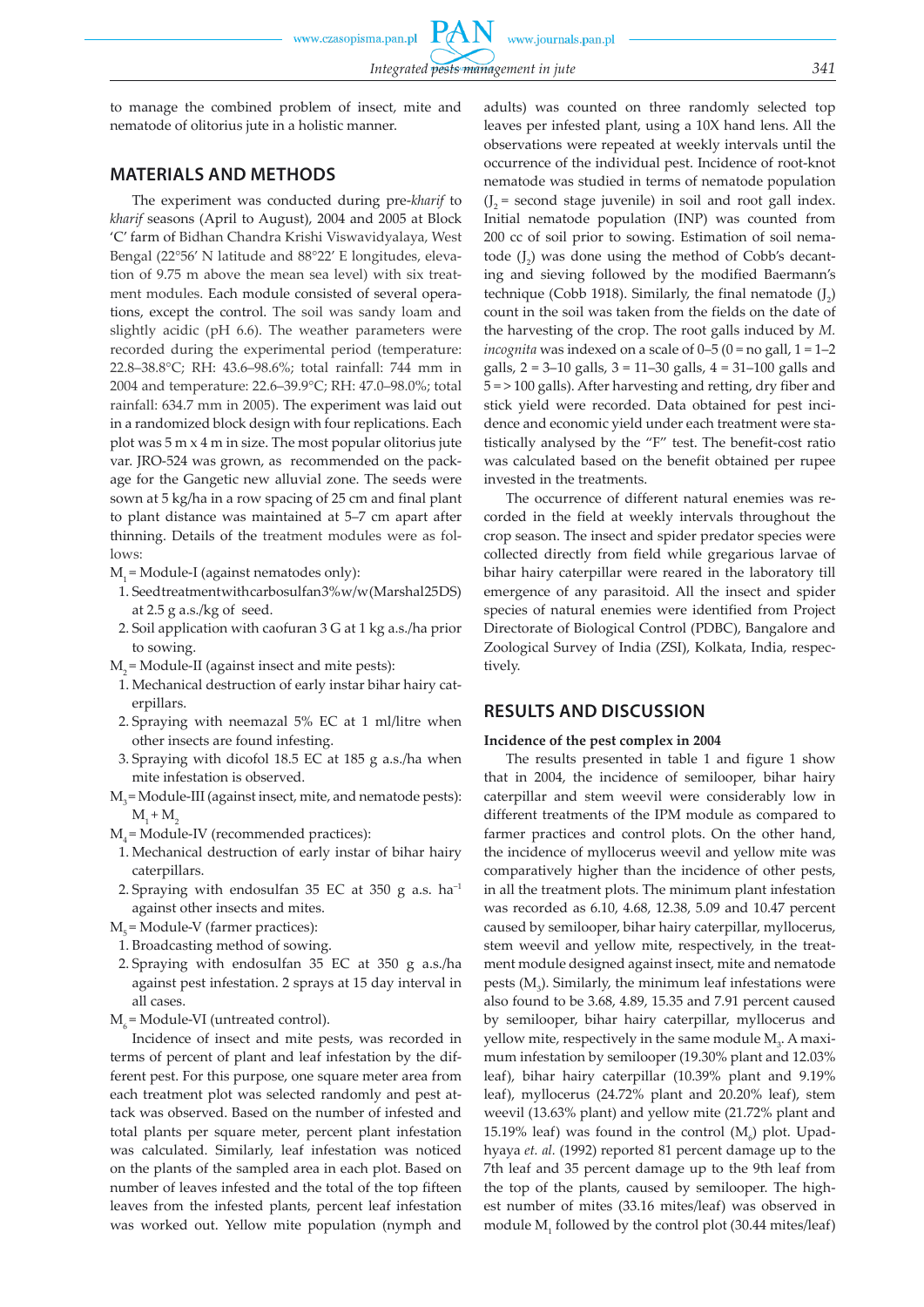| RKN gall<br>RKN gall<br>index<br>1.33<br>4.67<br>1.67<br>3.67<br>4.33<br>0.67<br>2.02<br>4.67<br>index<br>decreased<br>increased/<br>$+188.56$<br>$+108.38$<br>$+217.43$<br>$+136.89$<br>Percent<br>$-82.46$<br>82.06<br>decreased<br>increased/<br>Percent<br>RKN population per 200<br>1942.67<br>2157.33<br>2351.00<br>1724.00<br>132.33<br>110.33<br>21.43<br>final<br>7.12<br>RKN population per 200 cc<br>final<br>cc soil<br>612.00<br>827.33<br>713.67<br>910.67<br>814.67<br>615.00<br>initial<br>10.66<br>3.54<br>soil<br>initial<br>Mean No.<br>of mites<br>per leaf<br>33.16<br>28.45<br>17.92<br>14.33<br>25.73<br>30.44<br>1.56<br>4.69<br>Mean No.<br>of mites<br>per leaf<br>14.39<br>12.24<br>12.89<br>15.19<br>10.51<br>0.45<br>1.35<br>7.91<br>plant leaf<br>P. latus<br>14.06<br>15.70<br>12.83<br>10.47<br>17.32<br>21.72<br>0.65<br>1.96<br>P. latus<br>A. corchori<br>plant leaf<br>10.69<br>13.63<br>5.45<br>9.50<br>5.09<br>8.59<br>1.54<br>0.51<br>Percentage of infestation by various pests<br>15.35<br>15.92<br>16.68<br>18.87<br>18.53<br>20.20<br>0.66<br>1.99<br>A. corchori<br>Percentage of infestation by various pests<br>M. discolor<br>plant leaf<br>2005<br>Table 2. Incidence of major pests of jute, var. JRO-524 under various IPM modules,<br>23.76<br>16.68<br>12.38<br>16.75<br>12.64<br>24.72<br>1.14<br>3.43<br>M. discolor<br>8.62<br>6.97<br>9.19<br>4.89<br>650<br>1.47<br>7.31<br>7.81<br>plant leaf<br>S. oblique<br>10.39<br>10.33<br>8.73<br>4.68<br>6.79<br>5.44<br>0.43<br>1.29<br>RKN – root-knot nematode; + increased; – decreased<br>12.03<br>7.45<br>3.68<br>7.18<br>0.56<br>4.84<br>1.69<br>8.71<br>A. sabulifera<br>A. sabulifera<br>plant leaf<br>19.30<br>12.94<br>8.72<br>7.68<br>6.10<br>0.54<br>1.63<br>7.61<br>Modules<br>CD(0.05)<br>Module<br>$-54$<br>$\mathbf{M}_{_{\!2}}$<br>$\mathbf{z}$<br>$\mathsf{X}^4_4$<br>$\mathbf{N}_5$<br>$\mathbb{X}_{\circ}$<br>Σ, |  |  |  |  |  |  |  |       |       |
|-----------------------------------------------------------------------------------------------------------------------------------------------------------------------------------------------------------------------------------------------------------------------------------------------------------------------------------------------------------------------------------------------------------------------------------------------------------------------------------------------------------------------------------------------------------------------------------------------------------------------------------------------------------------------------------------------------------------------------------------------------------------------------------------------------------------------------------------------------------------------------------------------------------------------------------------------------------------------------------------------------------------------------------------------------------------------------------------------------------------------------------------------------------------------------------------------------------------------------------------------------------------------------------------------------------------------------------------------------------------------------------------------------------------------------------------------------------------------------------------------------------------------------------------------------------------------------------------------------------------------------------------------------------------------------------------------------------------------------------------------------------------------------------------------------------------------------------------------------------------------------------------------------------------------------------------|--|--|--|--|--|--|--|-------|-------|
|                                                                                                                                                                                                                                                                                                                                                                                                                                                                                                                                                                                                                                                                                                                                                                                                                                                                                                                                                                                                                                                                                                                                                                                                                                                                                                                                                                                                                                                                                                                                                                                                                                                                                                                                                                                                                                                                                                                                         |  |  |  |  |  |  |  |       |       |
|                                                                                                                                                                                                                                                                                                                                                                                                                                                                                                                                                                                                                                                                                                                                                                                                                                                                                                                                                                                                                                                                                                                                                                                                                                                                                                                                                                                                                                                                                                                                                                                                                                                                                                                                                                                                                                                                                                                                         |  |  |  |  |  |  |  |       |       |
|                                                                                                                                                                                                                                                                                                                                                                                                                                                                                                                                                                                                                                                                                                                                                                                                                                                                                                                                                                                                                                                                                                                                                                                                                                                                                                                                                                                                                                                                                                                                                                                                                                                                                                                                                                                                                                                                                                                                         |  |  |  |  |  |  |  |       |       |
|                                                                                                                                                                                                                                                                                                                                                                                                                                                                                                                                                                                                                                                                                                                                                                                                                                                                                                                                                                                                                                                                                                                                                                                                                                                                                                                                                                                                                                                                                                                                                                                                                                                                                                                                                                                                                                                                                                                                         |  |  |  |  |  |  |  |       |       |
|                                                                                                                                                                                                                                                                                                                                                                                                                                                                                                                                                                                                                                                                                                                                                                                                                                                                                                                                                                                                                                                                                                                                                                                                                                                                                                                                                                                                                                                                                                                                                                                                                                                                                                                                                                                                                                                                                                                                         |  |  |  |  |  |  |  |       |       |
|                                                                                                                                                                                                                                                                                                                                                                                                                                                                                                                                                                                                                                                                                                                                                                                                                                                                                                                                                                                                                                                                                                                                                                                                                                                                                                                                                                                                                                                                                                                                                                                                                                                                                                                                                                                                                                                                                                                                         |  |  |  |  |  |  |  |       |       |
|                                                                                                                                                                                                                                                                                                                                                                                                                                                                                                                                                                                                                                                                                                                                                                                                                                                                                                                                                                                                                                                                                                                                                                                                                                                                                                                                                                                                                                                                                                                                                                                                                                                                                                                                                                                                                                                                                                                                         |  |  |  |  |  |  |  |       | leaf  |
|                                                                                                                                                                                                                                                                                                                                                                                                                                                                                                                                                                                                                                                                                                                                                                                                                                                                                                                                                                                                                                                                                                                                                                                                                                                                                                                                                                                                                                                                                                                                                                                                                                                                                                                                                                                                                                                                                                                                         |  |  |  |  |  |  |  |       | plant |
|                                                                                                                                                                                                                                                                                                                                                                                                                                                                                                                                                                                                                                                                                                                                                                                                                                                                                                                                                                                                                                                                                                                                                                                                                                                                                                                                                                                                                                                                                                                                                                                                                                                                                                                                                                                                                                                                                                                                         |  |  |  |  |  |  |  | plant |       |
|                                                                                                                                                                                                                                                                                                                                                                                                                                                                                                                                                                                                                                                                                                                                                                                                                                                                                                                                                                                                                                                                                                                                                                                                                                                                                                                                                                                                                                                                                                                                                                                                                                                                                                                                                                                                                                                                                                                                         |  |  |  |  |  |  |  |       | leaf  |
|                                                                                                                                                                                                                                                                                                                                                                                                                                                                                                                                                                                                                                                                                                                                                                                                                                                                                                                                                                                                                                                                                                                                                                                                                                                                                                                                                                                                                                                                                                                                                                                                                                                                                                                                                                                                                                                                                                                                         |  |  |  |  |  |  |  |       |       |
|                                                                                                                                                                                                                                                                                                                                                                                                                                                                                                                                                                                                                                                                                                                                                                                                                                                                                                                                                                                                                                                                                                                                                                                                                                                                                                                                                                                                                                                                                                                                                                                                                                                                                                                                                                                                                                                                                                                                         |  |  |  |  |  |  |  |       | plant |
|                                                                                                                                                                                                                                                                                                                                                                                                                                                                                                                                                                                                                                                                                                                                                                                                                                                                                                                                                                                                                                                                                                                                                                                                                                                                                                                                                                                                                                                                                                                                                                                                                                                                                                                                                                                                                                                                                                                                         |  |  |  |  |  |  |  | leaf  |       |
|                                                                                                                                                                                                                                                                                                                                                                                                                                                                                                                                                                                                                                                                                                                                                                                                                                                                                                                                                                                                                                                                                                                                                                                                                                                                                                                                                                                                                                                                                                                                                                                                                                                                                                                                                                                                                                                                                                                                         |  |  |  |  |  |  |  |       | plant |
|                                                                                                                                                                                                                                                                                                                                                                                                                                                                                                                                                                                                                                                                                                                                                                                                                                                                                                                                                                                                                                                                                                                                                                                                                                                                                                                                                                                                                                                                                                                                                                                                                                                                                                                                                                                                                                                                                                                                         |  |  |  |  |  |  |  |       |       |

| RKN gall<br>index                          |                         |                               | 1.67     | 3.67                    | 1.33     | 3.67           | 4.00             | 4.67             | 0.92<br>2.76           |
|--------------------------------------------|-------------------------|-------------------------------|----------|-------------------------|----------|----------------|------------------|------------------|------------------------|
| Percent                                    | decreased<br>increased/ |                               | $-63.22$ | $+285.86$               | $-60.39$ | $+312.44$      | $+362.89$        | $+355.25$        | I<br>I                 |
| RKN population per 200 cc                  | final                   |                               | 93.67    | 1209.00                 | 113.67   | 2304.67        | 7181.33          | 6814.33          | 7.53<br>22.67          |
| soil                                       | initial                 |                               | 254.67   | 313.33                  | 287.00   | 316.33         | 212.00           | 310.67           | $4.14$<br>12.46        |
| Mean No.                                   | of mites<br>per leaf    |                               | 31.45    | 25.14                   | 19.33    | 22.56          | 30.88            | 37.22            | $\frac{1.89}{5.69}$    |
|                                            | P. latus                | leaf                          | 14.30    | 11.29                   | 7.92     | 10.75          | 13.42            | 18.53            | 0.42<br>1.26           |
|                                            |                         | plant                         | 17.55    | 11.74                   | 11.21    | 16.80          | 18.56            | 25.29            | 0.75<br>2.26           |
|                                            | A. corchori             | plant                         | 15.94    | 14.33                   | 11.90    | 15.84          | 17.32            | 22.64            | 0.73<br>2.20           |
| Percentage of infestation by various pests |                         | leaf                          | 22.45    | 16.65                   | 16.38    | 17.01          | 20.44            | 22.97            | 3.64<br>1.21           |
|                                            | M. discolor             | plant                         | 30.33    | 29.93                   | 28.60    | 30.67          | 33.27            | 34.63            | 3.13<br>1.04           |
|                                            |                         | leaf                          | $10.07$  | 8.43                    | 5.12     | 6.78           | 11.27            | 16.16            | 0.57<br>1.72           |
|                                            | A. sabulifera           | $\mathop{\rm plant}\nolimits$ | 10.70    | 9.39                    | 7.66     | 10.37          | 12.39            | 17.42            | 0.68<br>2.05           |
|                                            | Modules                 |                               | Σ,       | $\mathbf{X}_2^{\prime}$ | Ą,       | $\mathsf{X}_4$ | $\Sigma_{\rm s}$ | $\Sigma_{\circ}$ | CD(0.05)<br><b>HSE</b> |

www.journals.pan.pl

PA

RKN - root-knot nematode; + increased; - decreased RKN – root-knot nematode; + increased; – decreased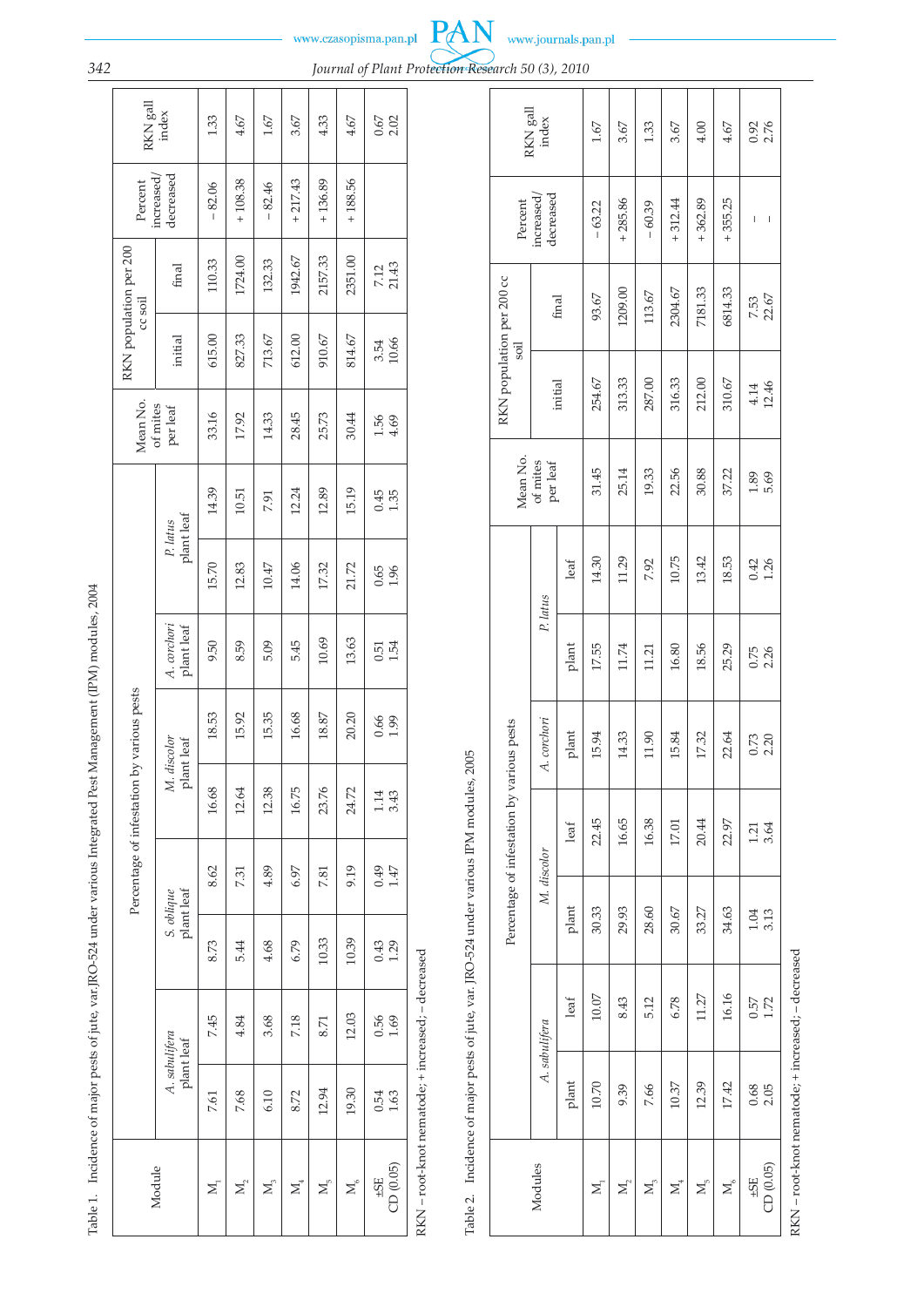

Fig. 1. Incidence of major pests of olitorius jute during 2004



Fig. 2. Incidence of major pests in olitorius jute during 2005

and the lowest was found in module  $M<sub>2</sub>(14.33 mites/leaf)$ . Mahapatra (1996) recorded the percentage of plant infestation caused by yellow mite ranged from 9.01 to 49.71 percent with a population density of 37.6 to 91.30 mites/ leaf of olitorius jute. The plant infestations caused by yellow mite and stem weevil were reported to vary from 0.50 to 1.83 percent and 9.74 to 29.84, respectively during 2001–2002 in various IPM treatments as compared to 6.07–12.97 percent and 15.39–39.43 percent, respectively during 2000–2001 (Prasad *et*. *al*. 2002). In regards to the root-knot nematode incidence, the maximum reduction of nematode population  $(J_2)$  was found to be 82.46 percent from the INP of 713.67 to the final population of 132.33 per 200 cc soil with 1.67 root gall index at harvest in  $M$ <sub>3</sub> treated plots. In the treatment designed against insect and mite only  $(M_2)$ , the incidence of insect and mite were observed to be low but the root-knot nematode  $(J_2)$  population was enhanced by 108.38 percent from the INP of 827.33 to the final population of 1 724.00 per 200 cc soil with 4.67 root gall index at harvest. The incidence of the insects and yellow mite were found at a higher level in

the treatment against nematode only  $(M_1)$  whereas rootknot nematode population was found to be reduced by 82.06 percent i.e. from INP 615.00 to the final population of 110.33 in 200 cc soil with 1.33 root gall index at harvest. On the other hand, the nematode population was increased by many folds with higher root galling in the treatments considered as recommended practice  $(M_4)$ , farmer practices ( $M$ <sub>5</sub>) and the control ( $M$ <sub>6</sub>). The incidence of different insects and yellow mite were also relatively higher in these treatments.

#### **Incidence of the pest complex in 2005**

The plant infestation by semilooper was found to be a minimum of 7.66 percent in  $M_3$  and a maximum of 17.42 percent in  $M_6$  in the crop season 2005 (Table 2, Fig. 2). Table 2 also indicated that *M. discolor* incidence was recorded to be high in all the treatments, ranging from 28.60 to 34.63 percent plant infestation in treatment  $M_3$  and  $M_{\rm e}$ , respectively. Prasad *et. al*. (2002) reported that semilooper and myllocerus weevil inflicted 15.82–59.44 and 7.18– 15.20 percent plant infestation, respectively. The occur-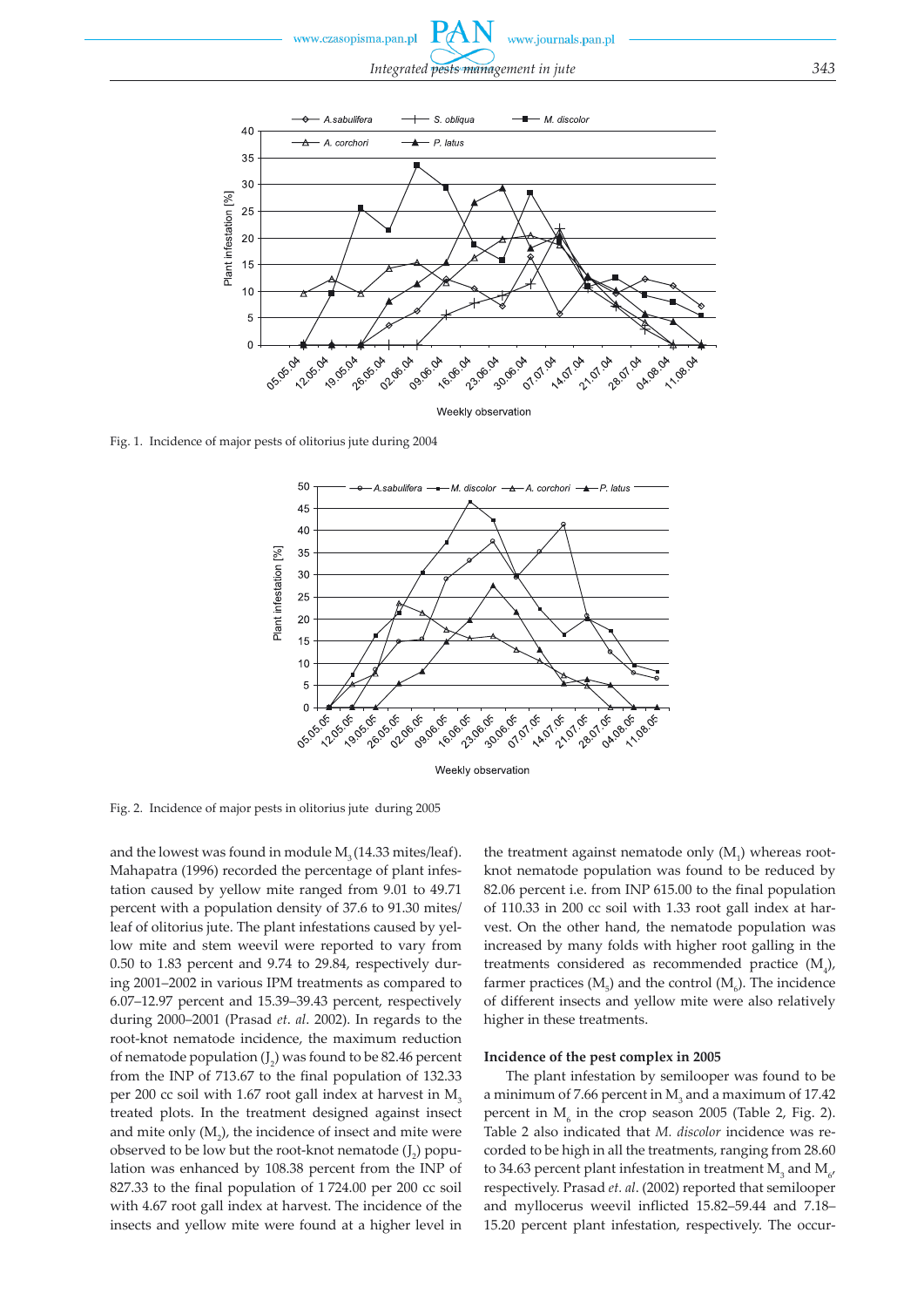rence of stem weevil was observed to be higher ranging from a minimum of 11.90 percent to a maximum of 22.64 percent plant infestation in treatment  $M_{3}$  and  $M_{6}$ , respectively. The minimum leaf infestation of 5.12 and 16.38 percent caused by semilooper and myllocerus, respectively, was recorded in treatment module  $M_{3}$ . The yellow mite incidence was recorded as maximum plant and leaf infestation of 25.29 and 18.53 percent, respectively in control plots; but the minimum incidence was observed to be 11.21 and 7.92 percent plant and leaf infestation, respectively in module  $M_{3}$ . Their population was found to be a minimum of 19.33 and a maximum of 37.22 leaf in the treatment  $M_3$  and  $M_{\rm e}$ , respectively. With the adoption of the treatment for managing nematode only  $(M_1)$ , the root-knot nematode population in soil was decreased by 63.22 percent from the INP of 254.67 to the final population of 93.67 only in 200 cc soil with the lower gall index of 1.67 at harvest. In the treatment against insect and mite only  $(M_2)$ , the root-knot nematode population was found to increase by 285.86 percent from the INP of 313.33 to attain 1209.00 per 200 cc soil with higher root galling (index 3.67) at harvest. In the module  $\mathrm{M}_{\mathit{y}}$  the nematode population declined by 60.39 percent from the INP of 287.00 to the final population of 113.67 per 200 cc soil and the gall index was just 1.33 at harvest. In the treatments  $\rm M_{4'}~M_{5}$ and the control  $(M_6)$ , a root gall index of 3.67, 4.00 and 4.67, respectively were observed as no protection measures were taken against nematode and thereby the INP multiplied profusely in the rhizosphere of jute and the soil nematode population was increased by 312.44, 362.89 and 355.25 percent in the said modules, respectively.

#### **Yield and economics of the study**

Average fibre and stick yield of a two year crop obtained from different treatment plots, along with the benefit cost ratio of the treatments over control plots were presented in table 3. The results revealed that maximum fibre and stick yield of 30.32 and 66.09 q/ha, respectively were obtained from the treatment against insect, mite and nematode (M<sub>3</sub>) followed by  $M_{2'} M_{4} M_{5}$  and  $M_{1'}$  respectively. The minimum fibre yield was recorded to be 17.96 q/ha from the control plots  $(M_6)$ . The highest benefit cost ratio of 7.34 was also found in treatment  $M_3$ . On the basis of the benefit cost ratio, performance of the treatments was found in the decreasing order of  $M_3 > M_2 > M_4 > M_5 > M_1 > M_6$ .

From the results of this two-year experiment, it was seen that the treatment against nematode only  $(M_1)$ , which consisted of seed treatment with carbosulfan and soil application of carbofuran, not only suppressed the

multiplication of root-knot nematode but also rendered to some extent, control of soil insect like grubs of myllocerus in the root zone of the crop. While the treatment against insect and mite pest  $(M_2)$  might be attributed to good control of the above ground pests, it had no check on the root-knot nematode which alone can damage the crop by 9–70 percent (Anonymous 1996). All the insects and yellow mite attacks were observed to be minimum in module  $M<sub>3</sub>$  as compared to the other modules in 2004. No bihar hairy caterpillars were noticed in the jute field in 2005 and the treatment module  $M_3$  had the lowest recorded incidence of other pests. The maximum reduction of the nematode population and lowest gall index was also recorded in  $M_{3}$ . Two years of observations on the management of insects and yellow mites revealed that  $M_3$  was the most effective control module against these pest complexes. Prasad *et al*. (2002) also reported that out of the five treatments including three IPM modules, the module III (IPM for insect, mite and diseases) was the most effective management strategy where a minimum attack by all the pests and diseases were recorded with a maximum fiber yield of 26.33 q/ha.

Nematode incidence was found to be minimum in M<sub>3</sub> where the INP was reduced by 82.46 and 60.39 percent in 2004 and 2005, respectively. The minimum root gall indices were also recorded to be 1.67 and 1.33 in 2004 and 2005, respectively in the same module  $M<sub>3</sub>$ . Of course, the nematode incidence in terms of population reduction and gall indices were at a minimum in module  $M_1$  for both the crop seasons, but insects and yellow mites were not under check in module  $M_i$ . While in the treatment modules  $M_{2'} M_{4'} M_5$  and  $M_{6'}$  the nematode populations increased by many times from the INP to the final population, with a higher gall index at harvest of the crop. Bibha and Bora (2005) also reported a 19.4 percent decrease of nematodes from the INP of 390 to the final population of 314.3 per 200 cc soil at harvest of the jute var. JRC-212. From the study, it was obvious that M<sub>2</sub> was the most effective and economical management strategy against the spectrum of pests in olitorius jute. Hath and Chakraborty (2004) obtained good results adopting the IPM module against insect, mite and diseases with the resulting minimum attack of semilooper, bihar hairy caterpillar, yellow mite and stem rot disease. Hath and Chakraborty (2004) using the IPM module produced the maximum fiber yield of 30.85 q/ha as compared to the modules against insect and mite pests; against insects and diseases; against mite and diseases and the control plots.

Table 3. Yield and economics of different IPM modules

| Module         |       | Fiber yield [q/ha] |         | Stick yield [q/ha] | Benefit-cost |         |       |
|----------------|-------|--------------------|---------|--------------------|--------------|---------|-------|
|                | 2004  | 2005               | average | 2004               | 2005         | average | ratio |
| M.             | 20.85 | 21.26              | 21.06   | 45.45              | 46.35        | 45.90   | 2.16  |
| $M_{\rm a}$    | 28.50 | 28.27              | 28.39   | 62.13              | 61.63        | 61.88   | 6.79  |
| $M_{\rm a}$    | 30.45 | 30.19              | 30.32   | 66.38              | 65.81        | 66.09   | 7.34  |
| $M_{\cdot}$    | 25.28 | 25.26              | 25.27   | 55.11              | 55.07        | 55.18   | 4.69  |
| $M_{\epsilon}$ | 22.67 | 21.72              | 22.19   | 49.39              | 47.35        | 48.37   | 3.14  |
| $M_{\sim}$     | 17.35 | 18.57              | 17.96   | 37.82              | 40.48        | 39.15   |       |
| $\pm$ SE       | 0.64  | 0.58               |         | 2.57               | 2.16         |         |       |
| CD (0.05)      | 1.93  | 1.75               |         | 7.74               | 6.50         |         |       |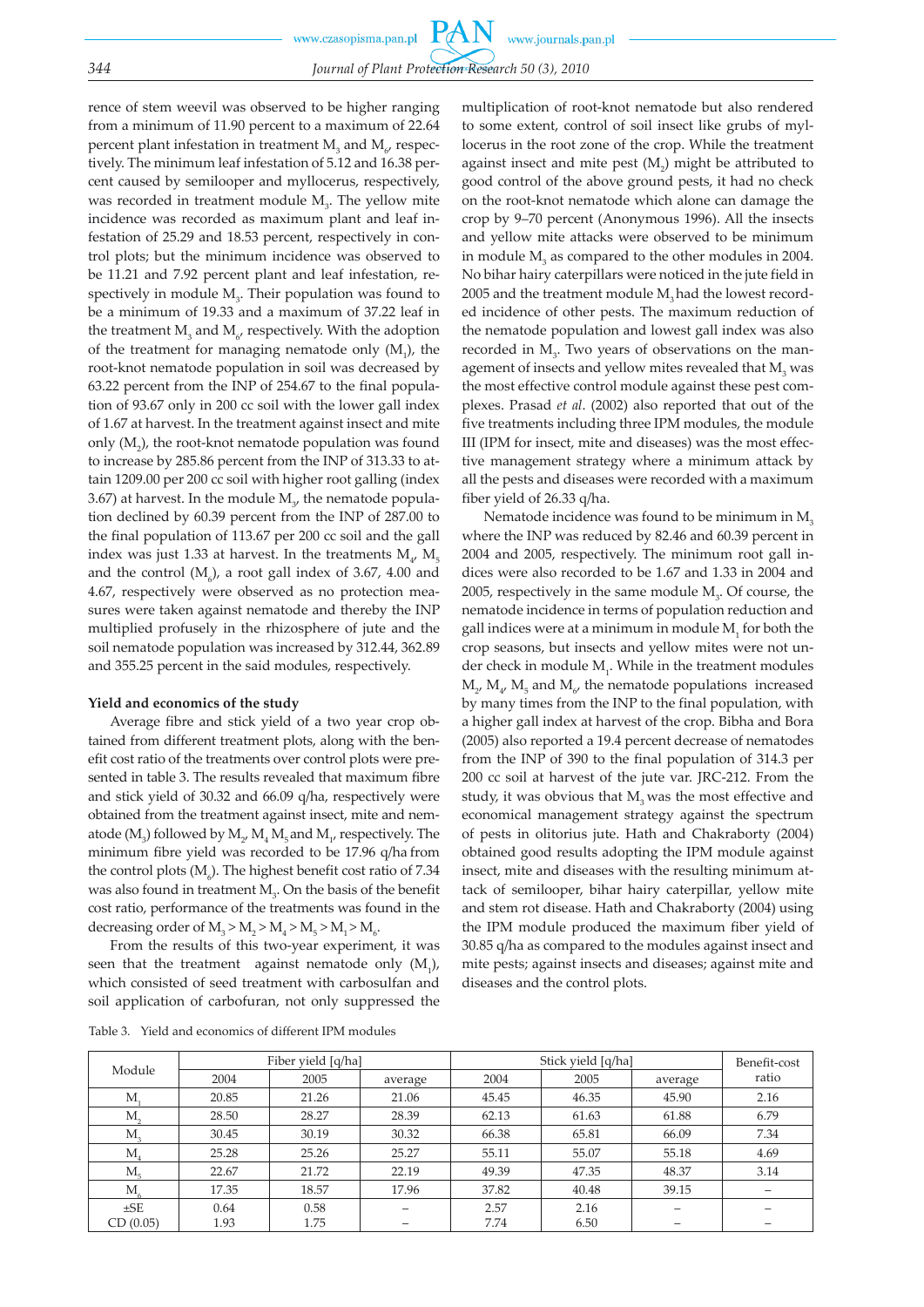www.czasopisma.pan.pl

In this study, the occurrence of natural enemies in the jute field was recorded. The list was presented in table 4.

|  | Table 4. Natural enemies of pests in jute ecosystem |  |  |  |
|--|-----------------------------------------------------|--|--|--|
|  |                                                     |  |  |  |

| Species                                 | Family        | Order       |  |  |  |  |  |
|-----------------------------------------|---------------|-------------|--|--|--|--|--|
| Insects:                                |               |             |  |  |  |  |  |
| Micraspis discolor                      | Coccinellidae | Coleoptera  |  |  |  |  |  |
| Harmonia octomaculata                   | Coccinellidae | Coleoptera  |  |  |  |  |  |
| Cheilomenes sexmaculata                 | Coccinellidae | Coleoptera  |  |  |  |  |  |
| Coccinella septempunctata               | Coccinellidae | Coleoptera  |  |  |  |  |  |
| Stethorus sp.                           | Coccinellidae | Coleoptera  |  |  |  |  |  |
| Coccinella transversalis                | Coccinellidae | Coleoptera  |  |  |  |  |  |
| Varania discolor                        | Coccinellidae | Coleoptera  |  |  |  |  |  |
| Holobus kashmiricus                     | Staphylinidae | Coleoptera  |  |  |  |  |  |
| Dragonfly (unidentified)                | Gomphidae     | Odonata     |  |  |  |  |  |
| Damselfly (unidentified)                |               | Odonata     |  |  |  |  |  |
| Camponotus compressus                   | Formicidae    | Hymenoptera |  |  |  |  |  |
| Rhynocoris sp.                          | Reduviidae    | Hemiptera   |  |  |  |  |  |
| Mirid bug (unidentified)                | Miriidae      | Hemiptera   |  |  |  |  |  |
|                                         | Spiders:      |             |  |  |  |  |  |
| Araneus sp.                             | Araneidae     | Araneae     |  |  |  |  |  |
| Cheiracanthium<br>melanestoma (Therell) | Clubionidae   | Araneae     |  |  |  |  |  |
| Cheiracanthium sp.                      | Clubionidae   | Araneae     |  |  |  |  |  |
| Oxyopes shweta Tikader                  | Oxyopidae     | Araneae     |  |  |  |  |  |
| Oxyopes sp.                             | Oxyopidae     | Araneae     |  |  |  |  |  |
| Neoscona mukerjei<br>Tikader            | Araneidae     | Araneae     |  |  |  |  |  |
| Neoscona sp.                            | Araneidae     | Araneae     |  |  |  |  |  |
| Thomisus cherapunjaus<br>Tikader        | Thomisidae    | Araneae     |  |  |  |  |  |
| Thomisus sp.                            | Thomisidae    | Araneae     |  |  |  |  |  |
| Xysticus sp.                            | Thomisidae    | Araneae     |  |  |  |  |  |

Altogether thirteen insect and ten spider species as predators, were found feeding on different insect and mite pests. Among the insect predators, there were seven coccinellids, one staphylinid beetle, one formicid ant, one mirid bug, one reduvid bug, one gomphid dragonfly and one damselfly. Out of the ten predacious spiders; three belonged to the Araneidae family, and three belonged to the Thomisidae family, two belonged to the Clubionidae family and two belonged to the Oxyopidae family. Four spider species viz*. Neoscona mukerji* Tikader, *Neoscona* sp., *Araneus* sp. and *Xysticus* sp. were recorded for the first time in the jute ecosystem of West Bengal. Zaman (1990) also recorded six species of predatory insects, five species of insect parasitoids, three species of predatory mites and one ectoparasitic mite while encountering various pests of jute in Peshawar, Pakistan. Kalita and Borah (1993) recorded nine natural enemies of jute pests belonging to the orders Hymenoptera, Diptera and Coleoptera of which *Dolichogenidea hyposidrae* was the most prevalent parasitoid of semilooper larvae in Assam. Pradhan (2000) enumerated eight spider species predating on different jute pests. In the present investigation, only the larval parasitoid, *Apanteles obliquae* (Braconidae: Hymenoptera) was found attacking the larvae of bihar hairy caterpillars. The insect predators were found to be somewhat species specific but spider predators were found to be highly polyphagous.

### **REFERENCES**

- Anonymous 1996. Two Decades of Nematology. Directorate of Research, Bidhan Chandra Krishi Viswavidyalaya, West Bengal, India, 15 pp.
- Banerjee P.K., Das H.P., Hui A K. 2000. Integrated management strategies of major pests of jute in West Bengal. Environ. Ecol. 18 (2): 512–515.
- Bibha L., Bora B.C. 2005. Integrated approach for management of *Meloidogyne incognita* on jute Indian. J. Nematol. 35 (1): 50–52.
- Cobb N.A. 1918. Estimating the Nematode Population of the Soil. Agric. Tech. Circ. Bur. Pl. Ind. U.S. Dep. Agric. 1, 48 pp.
- Hath T.K., Chakraborty A. 2004. Towards development of IPM strategy against insect pests, mites and stem rot of jute under North Bengal conditions. J. Entomol. Res. 28 (1): 1–5.
- Kalita D.N., Borah D.C. 1993. Parasitoids and predators of jute pests in certain localities of Central Brahmaputra valley zone of Assam. Indian J. Agric. Sci. Soc. 6 (1): 19–23.
- Khan M.R. 2004. Chemical approach for managing root-knot nematode, *Meloidogyne incognita* race 2, infecting jute. Nematol. Medit. 32 (2): 195–199.
- Mahapatra L.N. 1996. Chemical control of yellow mite, *Polyphagotarsonemus latus* Banks (Acarina: Tarsonemidae) on jute. Indian J. Plant Protect. 24 (1–2): 15–17.
- Pradhan S.K. 2000. Integrated pests management. p. 463–469. In: "IPM System in Agriculture. Volume 6 – Cash Crop" (R.K. Upadhyaya, K.G. Mukerji, O.P. Dubey, eds.). Aditya Books Pvt. Ltd. New Delhi, India, 710 pp.
- Prasad S., Yadav U.S., Srivastava R.K. 2002. Integrated management studies against *Olitorius* jute pests. Ann. Plant Protect. Sci. 10 (2): 248–251.
- Sinha M.K., Sengupta D., Sen H.S., Ghosh T. 2004. Jute and jutelike fibres: current situation. Sci. Cult. 70 (1–2): 32–37.
- Upadhyaya V.K., Yadav U.S., Singh R.N.P. 1992. Timely action helps ward off the jute semilooper. Indian Farming 42 (8): 17–19.
- Zaman M. 1990. Entomophagous insects and mites found in jute fields at Tarnab, Peshawar. J. Insect Sci. 3 (2): 133–135.

### **POLISH SUMMARY**

## INTEGROWANE ZWALCZANIE KOMPLEKSU SZKODNIKÓW JUTY, *CORCHORUS OLITORIUS* L.

W latach 2004 i 2005, w Bidhan Chandra Krishi Viswavidyalaya, zachodni Bengal (Indie), prowadzono doświadczenia polowe obejmujące sześć kombinacji zwalczania przeciwko kompleksowi szkodników juty olitorius. Wyniki wykazały, że występujące: *Anomis sabulifera*  Guen., *Spilarctia obliqua* Wlk., *Myllocerus discolor* Bohemus, *Apion corchori* Marshall i *Polyphagotarsonemus latus*